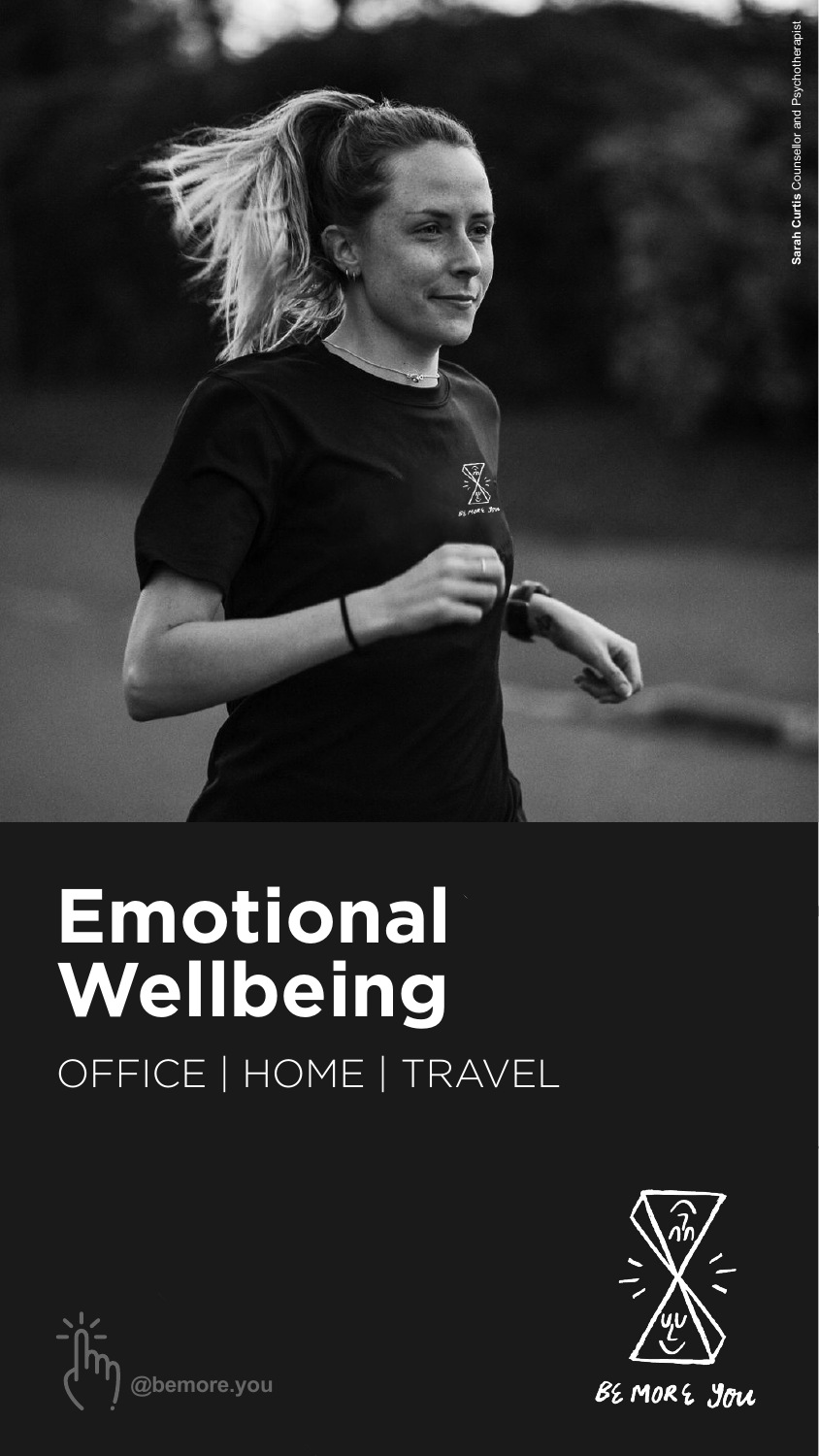## WHAT IS EMOTIONAL WELLBEING?

Emotional wellbeing is having a positive outlook, which enables us to function in society and meet the demands of everyday life. With good emotional health: we recover more effectively from illness, adapt to change and deal better with misfortune. Ultimately, a positive sense of wellbeing helps us realise our needs are important and that we deserve to feel

happy and secure.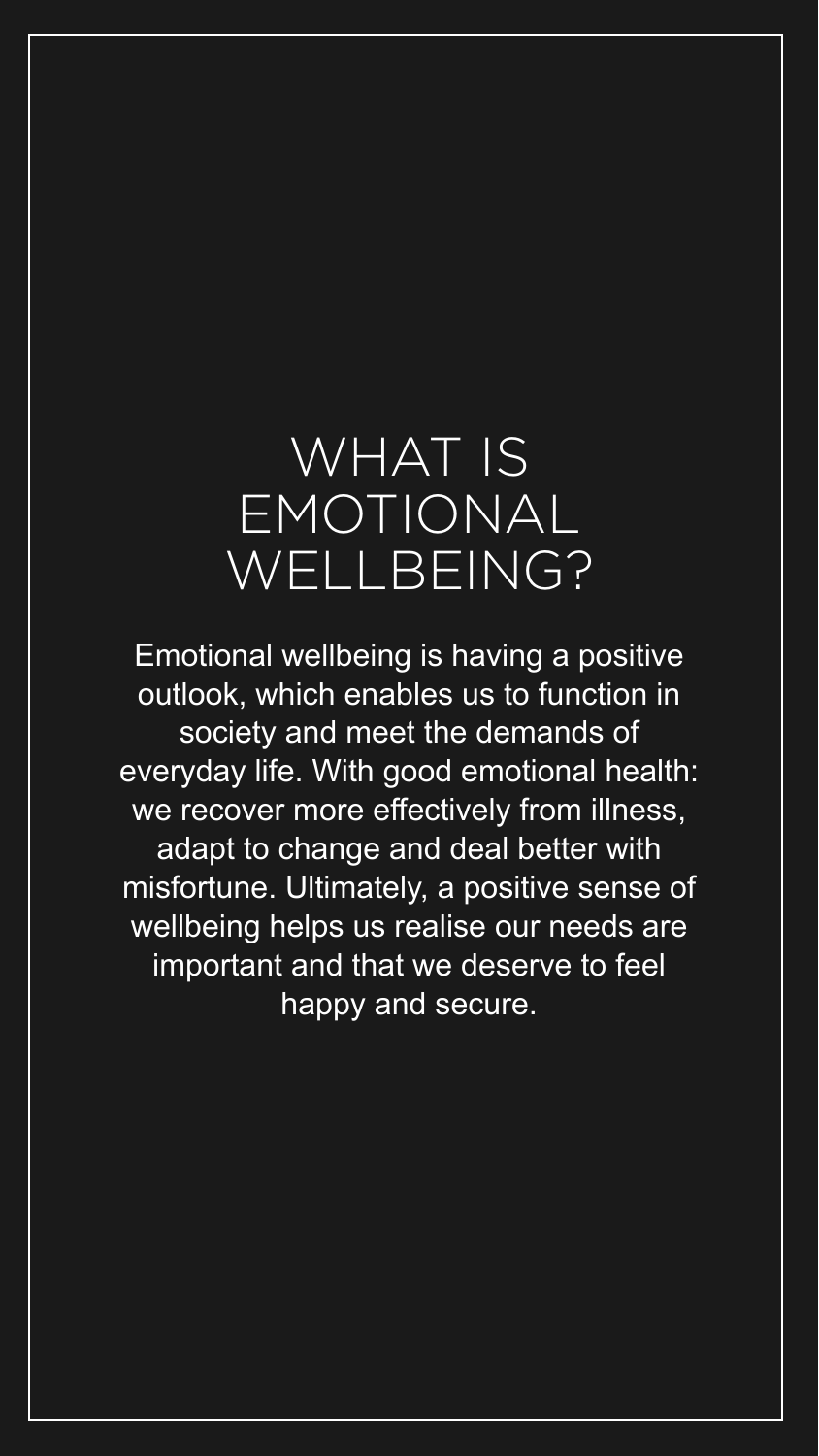

## BENEFITS OF ACKNOWLEDGING R EMOTIONAL WELLBEING

Our day-to-day lives can be difficult, and sometimes it's hard to cope with what's expected from both ourselves and others. On top of this, life can throw us a curveball now and again, like a bereavement, loss of employment or a relationship break-up. But if we take the time to improve our emotional wellbeing now, we will be better equipped to deal with our physiological issues including stress and anxiety as they arise.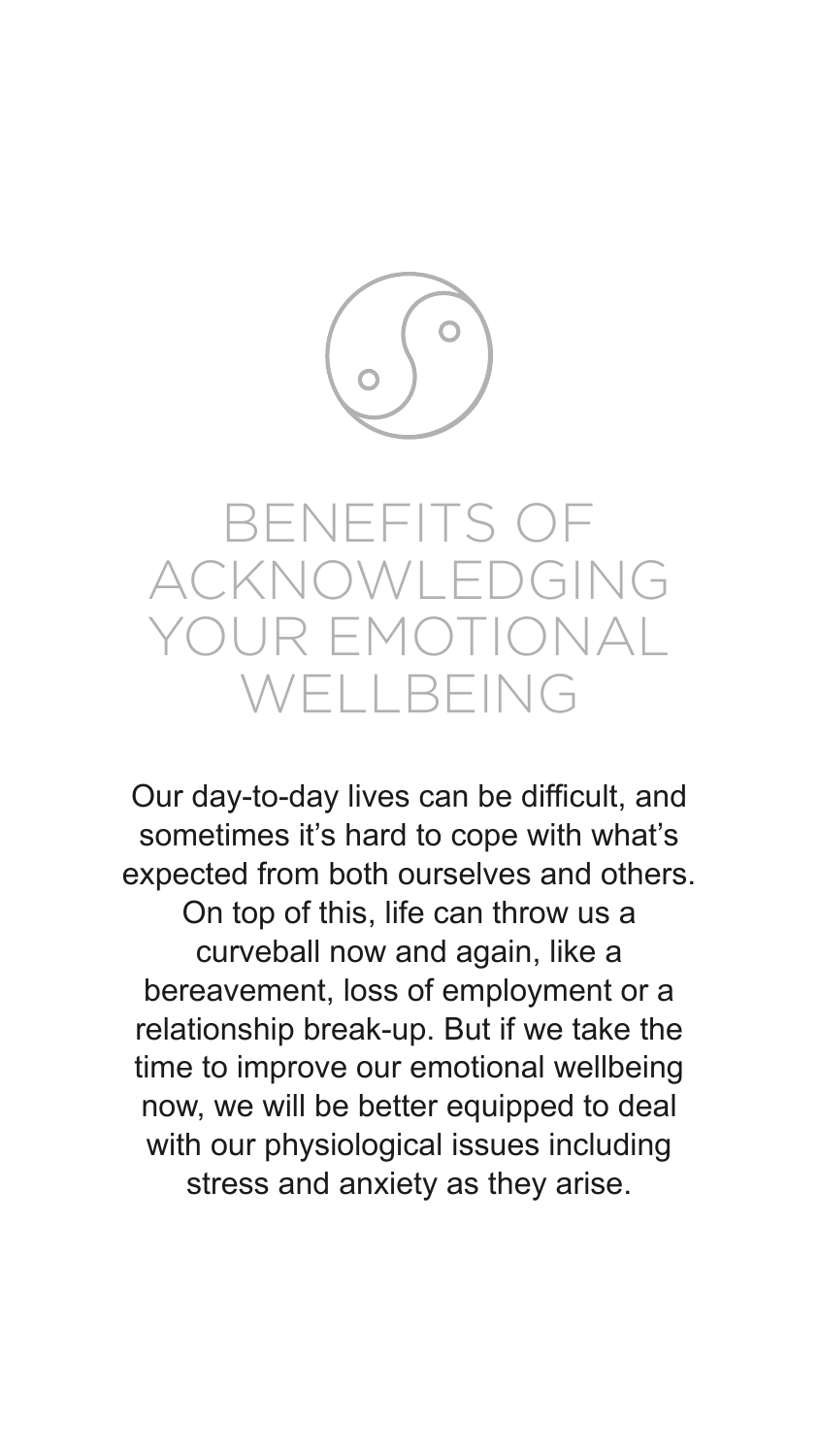

## IMPROVING EMOTIONAL WELLBEING

The advice in this leaflet is for those seeking to improve their emotional health and wellbeing and not for those who think they may be suffering with a mental health disorder. Although these techniques may still help, if you think you're suffering from a more serious mental health issue, please contact your GP or a qualified counsellor for advice.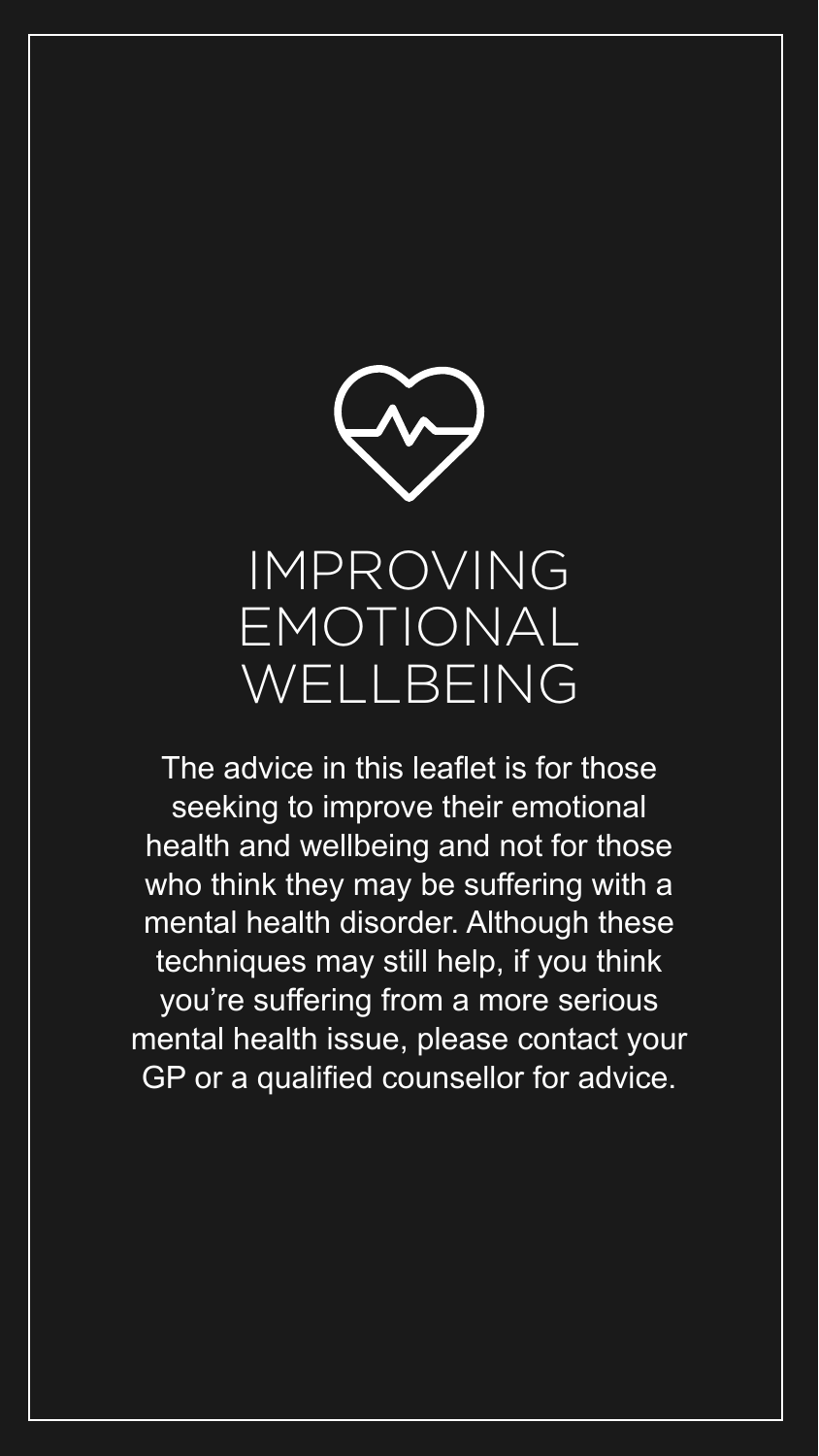## EXERCISE 1 **BE YOUR OWN BEST FRIEND**



We generally have higher expectations of ourselves than the people around us and it's not uncommon to be unkind to ourselves when we make mistakes. This makes us unhappy and does little to improve our situation. A way to combat this is to imagine a friend that is in need of support: "How would you deal with them?" It's likely to be in a caring and understanding way that will be helpful to their emotional wellbeing. Be kind to yourself and be your own best friend too!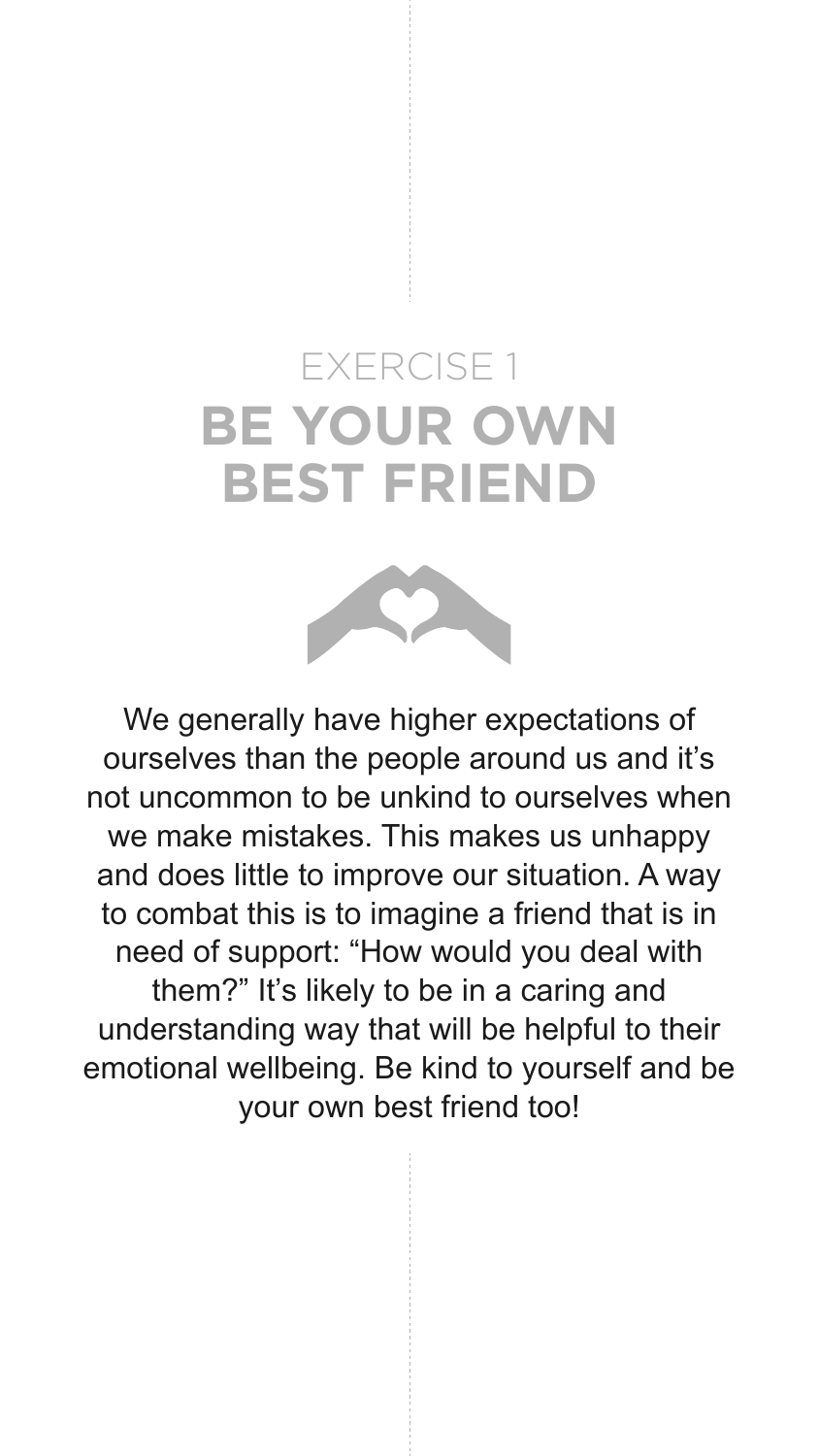

## **EMOTIONS ARE CONTAGIOUS**

It has been scientifically proven that our moods are infectious. As humans we mimic the moods of those around us, and our brains then interpret these as our own emotions. So, less of the negativity, let the smiles and laughter run free and it will have a positive

#### impact on everyone around you!

#### **#funfact**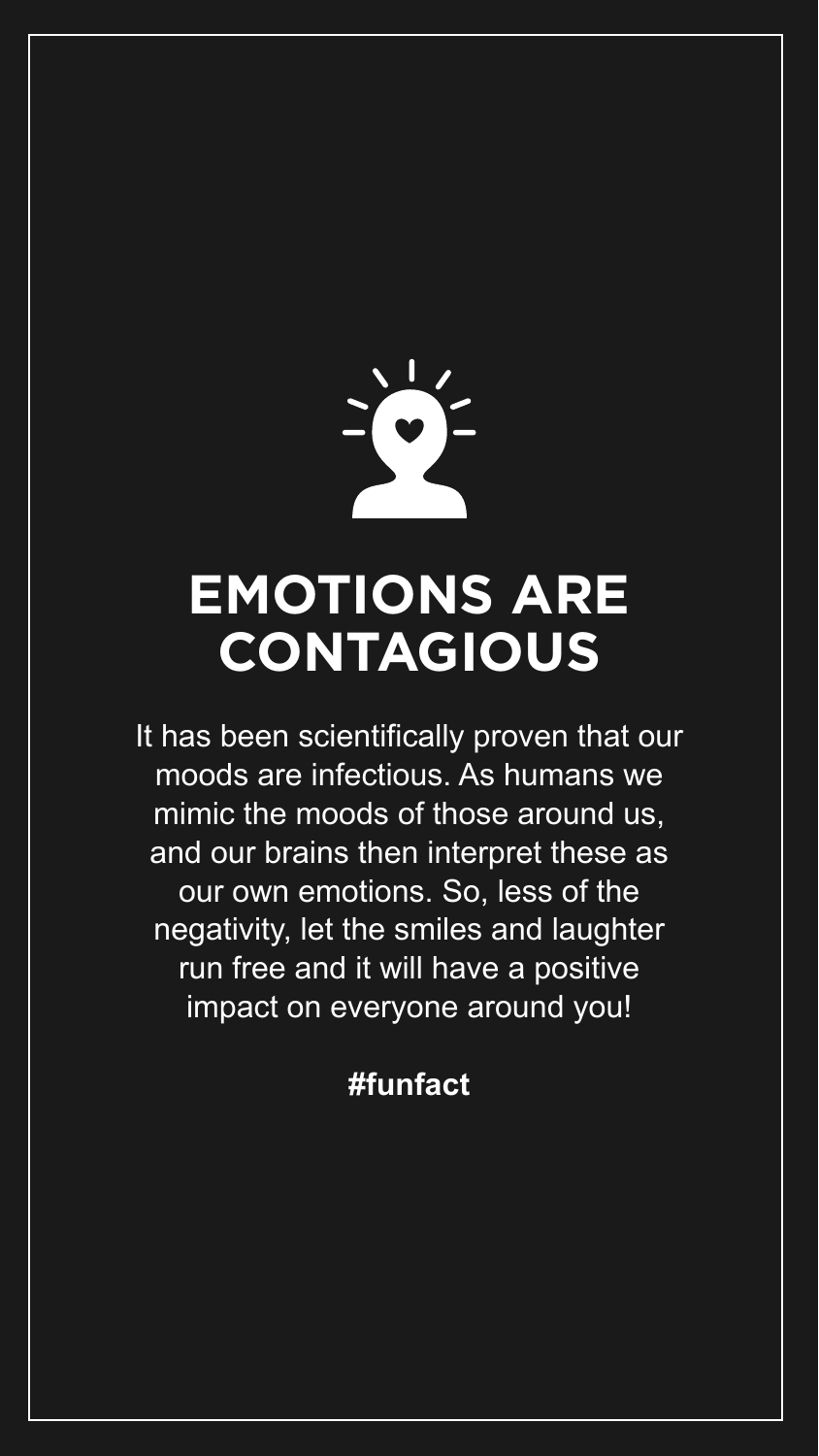# EXERCISE 2 **GRATITUDE JAR**

All you need for this is an empty jar and a pen. Each day think of three things that you are grateful for, no matter how small they seem and write them down on a scrap of paper and put them in your jar. This could be anything from a promotion at work to a stranger's smile in a queue. Even on days when it feels like nothing has gone well, we can almost always still find something that we are grateful for. Finding three positive things about each day is a great mindset to be in and on a really bad day you can always read through the notes to bounce back to a positive frame of mind.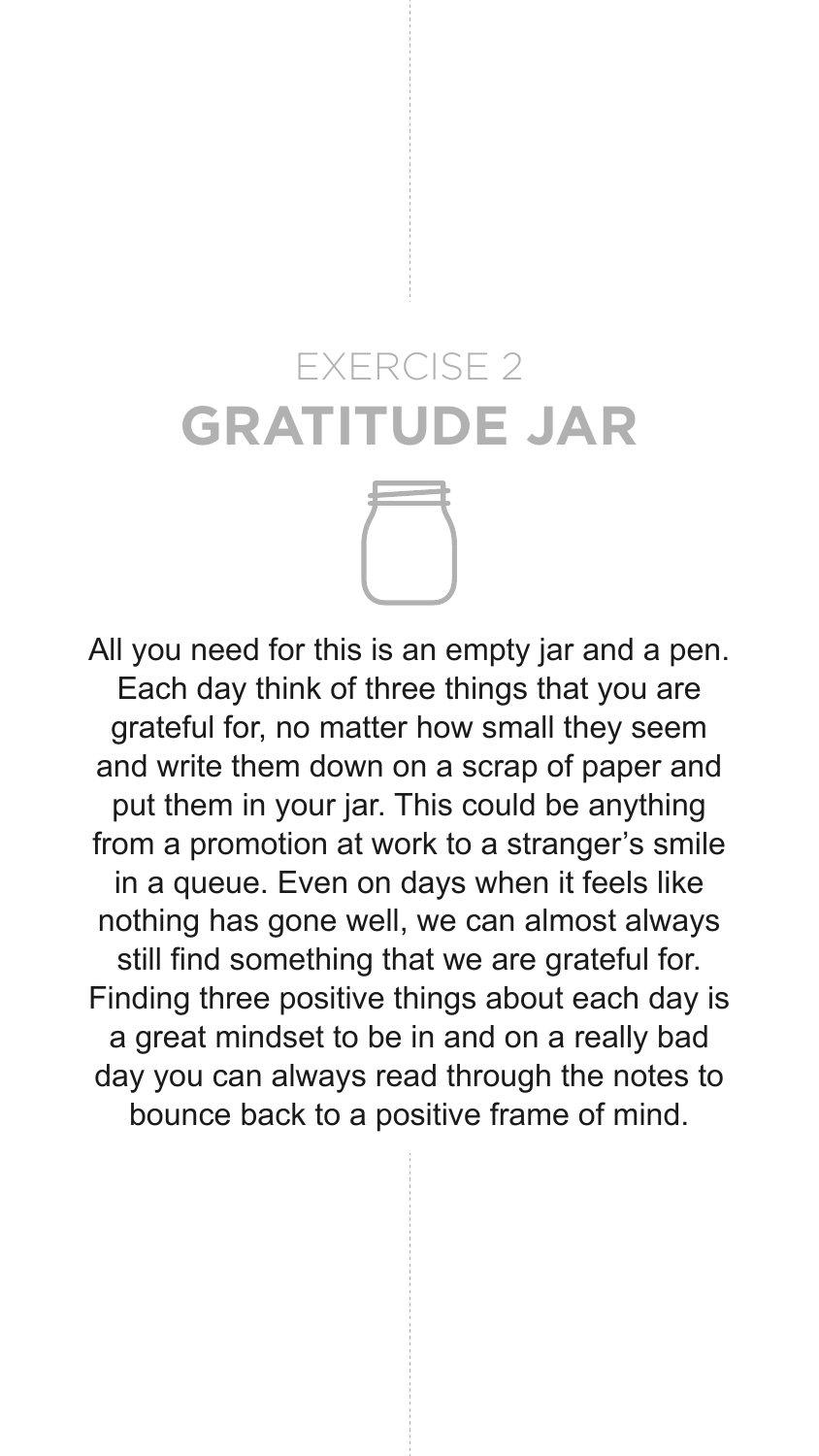## EXERCISE 3 **SWITCH UP NEGATIVE THINKING**



For many of us it's normal to spiral into a negative chain of thoughts when things aren't going to plan. We begin telling ourselves we can't do this, things won't work out or that we're not good enough. Next time you catch yourself in a negative thought, try to think of

the positive alternatives i.e. maybe I am better at this than I think, perhaps everything will work out ok, things will get better.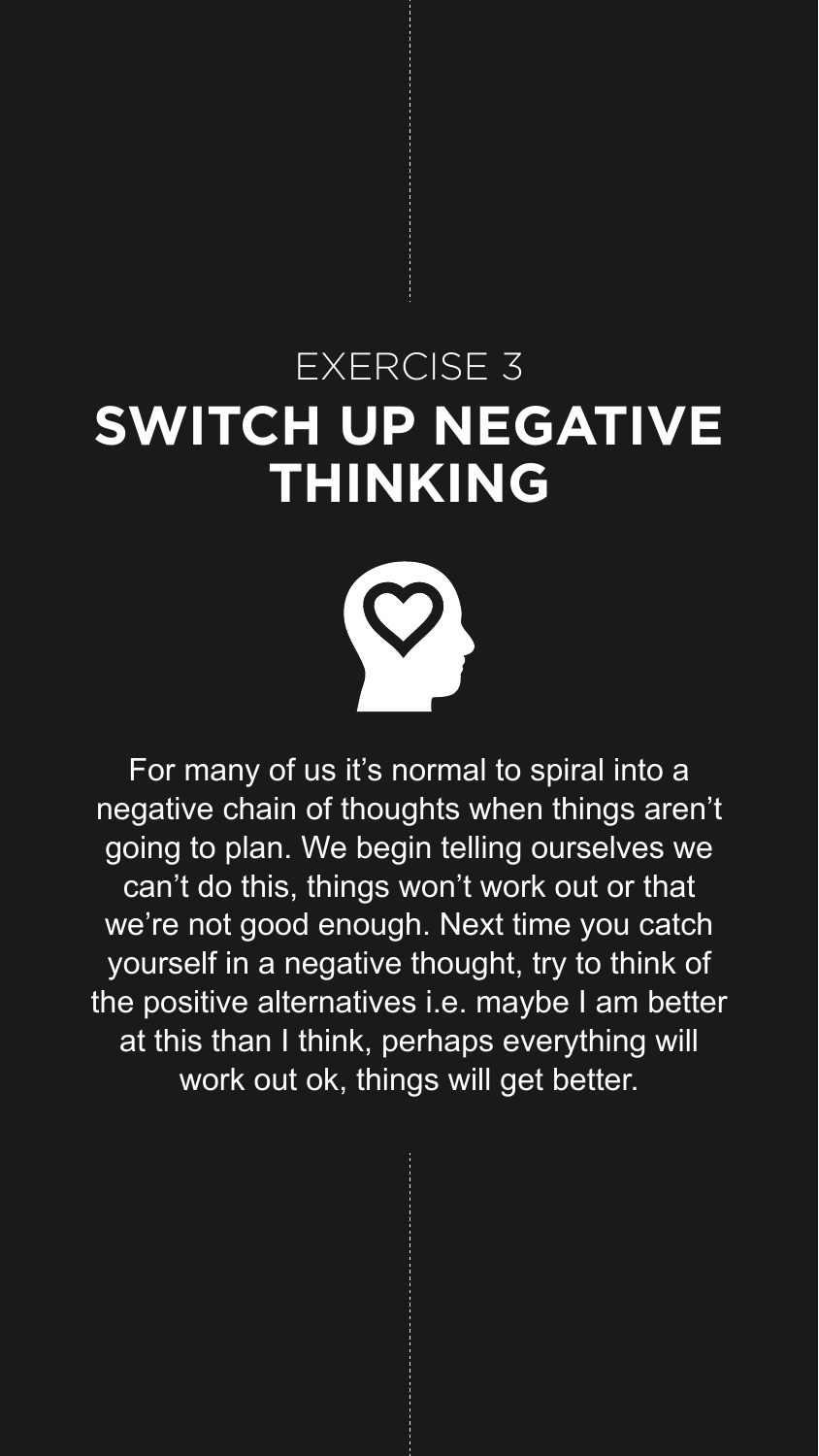### EXERCISE 4 **GET OUTSIDE**



Find a Green Space.

Getting outside can improve our mood, make us more productive and ultimately happier. Step outside and walk to a nearby green space: this could be your garden, a park or a nearby green patch. Seat yourself on the grass and feel the grass beneath you with your hands and feet. Take in the sights, sounds and smells in the air around you. Take a deep breath, take it all in and relax.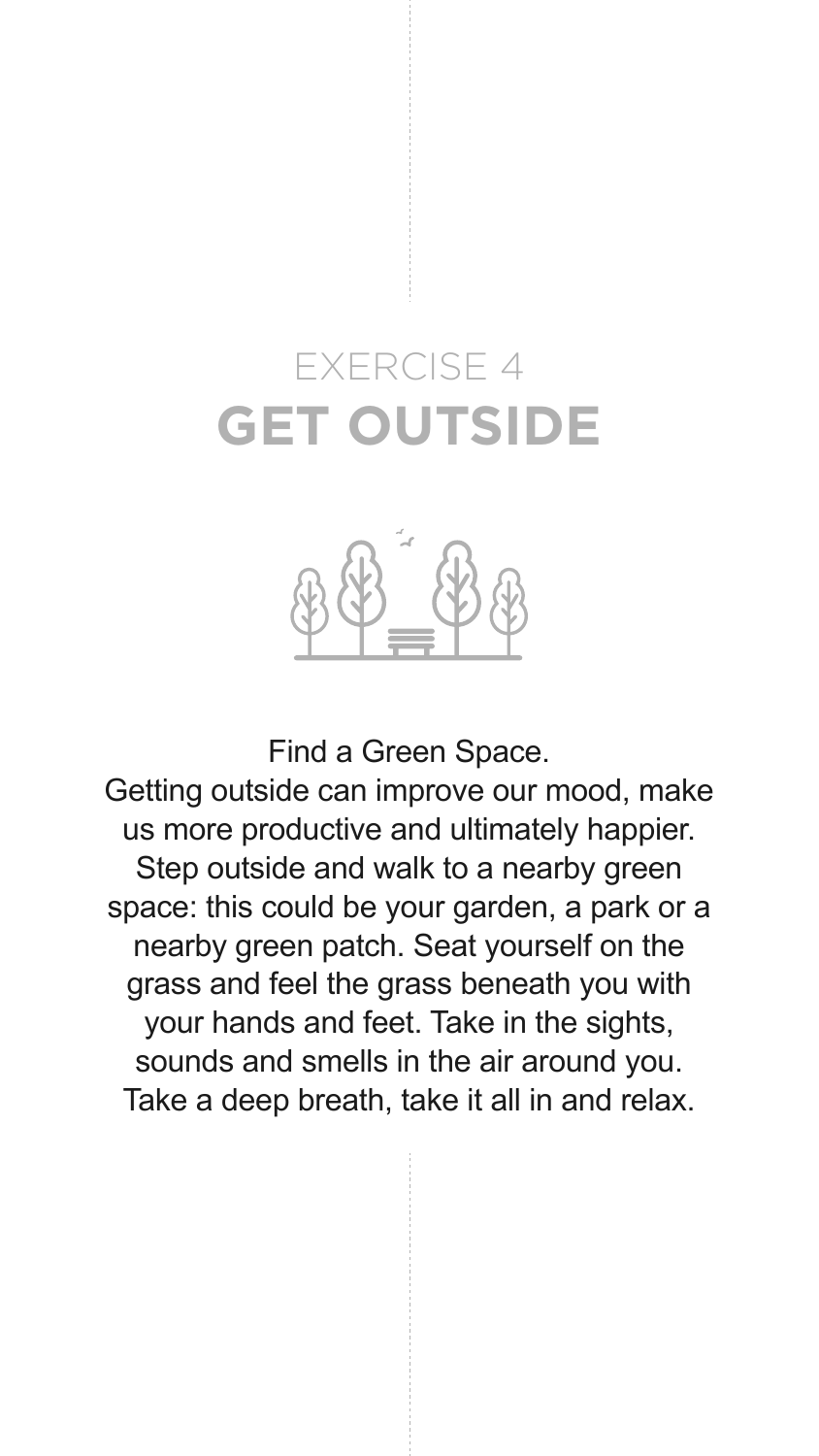## EXERCISE 5 **MINDFUL MOMENT**



Take 5 -10 minutes out of each day to be mindful, this could be doing something as simple as making a hot drink and savouring the moment by enjoying how it smells, how it tastes and appreciating the warmth of the cup and being present, ensure your phone is out of reach and you are free from of any distractions

#### to enjoy your mindful moment.

You can apply the same principles when going out for a walk, getting dressed or taking a bath.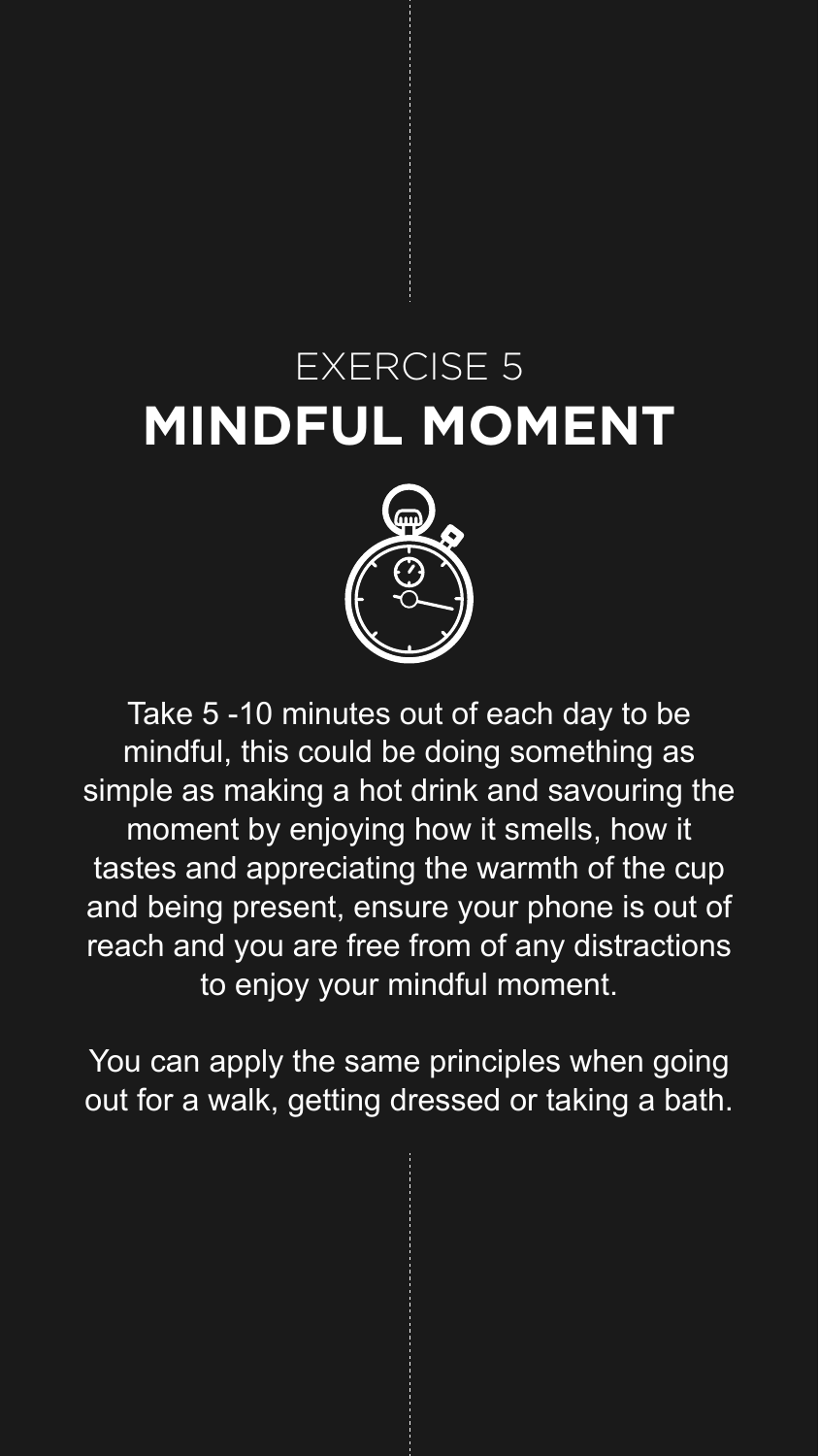

Be More You is an eclectic mix of professionals living in London; we regularly travel to run races for pleasure and to improve our emotional wellbeing. We are bound by our passion for good mental health and running.

We have created a forum for like-minded individuals to come together, to listen and support one another in a safe space each week, without fear of judgement or criticism.

We exist to listen and support one another.